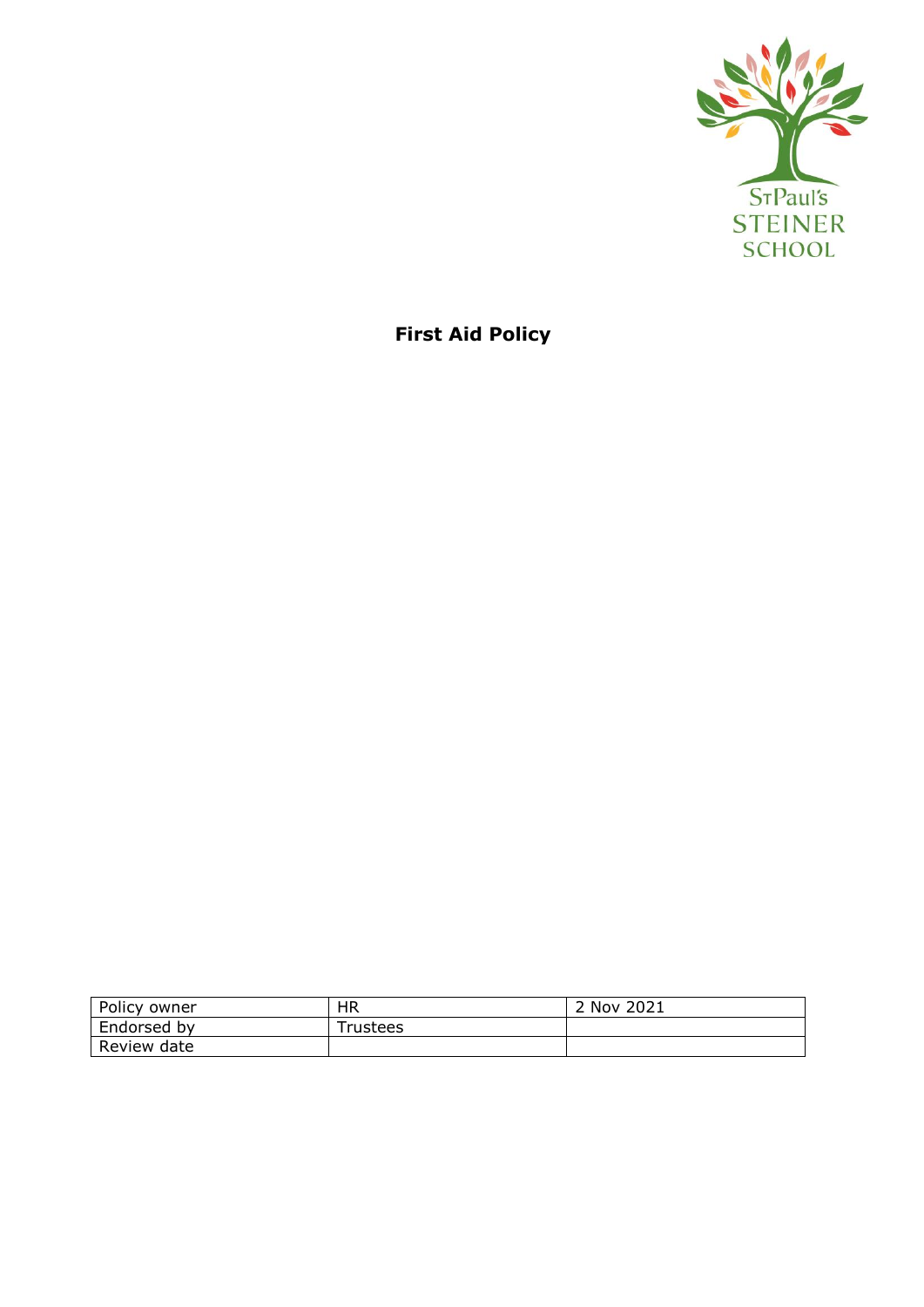# **Contents**

## **1. Aims**

The aims of our first aid policy are to:

- Ensure the health and safety of all staff, pupils and visitors
- Ensure that staff and governors are aware of their responsibilities with regards to health and safety
- Provide a framework for responding to an incident and recording and reporting the outcomes

## **2. Legislation and guidance**

This policy is based on the [Statutory Framework for the Early Years Foundation Stage](https://www.gov.uk/government/publications/early-years-foundation-stage-framework--2) and [Early years foundation stage: coronavirus disapplications](https://www.gov.uk/government/publications/early-years-foundation-stage-framework--2/early-years-foundation-stage-coronavirus-disapplications) guidance, advice from the Department for Education on [first aid in schools,](https://www.gov.uk/government/publications/first-aid-in-schools) [health and safety in schools](https://www.gov.uk/government/publications/health-and-safety-advice-for-schools) and [actions for](https://www.gov.uk/government/publications/actions-for-schools-during-the-coronavirus-outbreak)  [schools during the coronavirus outbreak,](https://www.gov.uk/government/publications/actions-for-schools-during-the-coronavirus-outbreak) and the following legislation:

- [The Health and Safety \(First Aid\) Regulations 1981,](http://www.legislation.gov.uk/uksi/1981/917/regulation/3/made) which state that employers must provide adequate and appropriate equipment and facilities to enable first aid to be administered to employees, and qualified first aid personnel
- [The Management of Health and Safety at Work Regulations 1992,](http://www.legislation.gov.uk/uksi/1992/2051/regulation/3/made) which require employers to make an assessment of the risks to the health and safety of their employees
- [The Management of Health and Safety at Work Regulations 1999,](http://www.legislation.gov.uk/uksi/1999/3242/contents/made) which require employers to carry out risk assessments, make arrangements to implement necessary measures, and arrange for appropriate information and training
- [The Reporting of Injuries, Diseases and Dangerous Occurrences Regulations \(RIDDOR\)](http://www.legislation.gov.uk/uksi/2013/1471/schedule/1/paragraph/1/made)  [2013,](http://www.legislation.gov.uk/uksi/2013/1471/schedule/1/paragraph/1/made) which state that some accidents must be reported to the Health and Safety Executive (HSE), and set out the timeframe for this and how long records of such accidents must be kept
- [Social Security \(Claims and Payments\) Regulations 1979,](http://www.legislation.gov.uk/uksi/1979/628) which set out rules on the retention of accident records
- [The Education \(Independent School Standards\) Regulations 2014,](http://www.legislation.gov.uk/uksi/2014/3283/schedule/made) which require that suitable space is provided to cater for the medical and therapy needs of pupils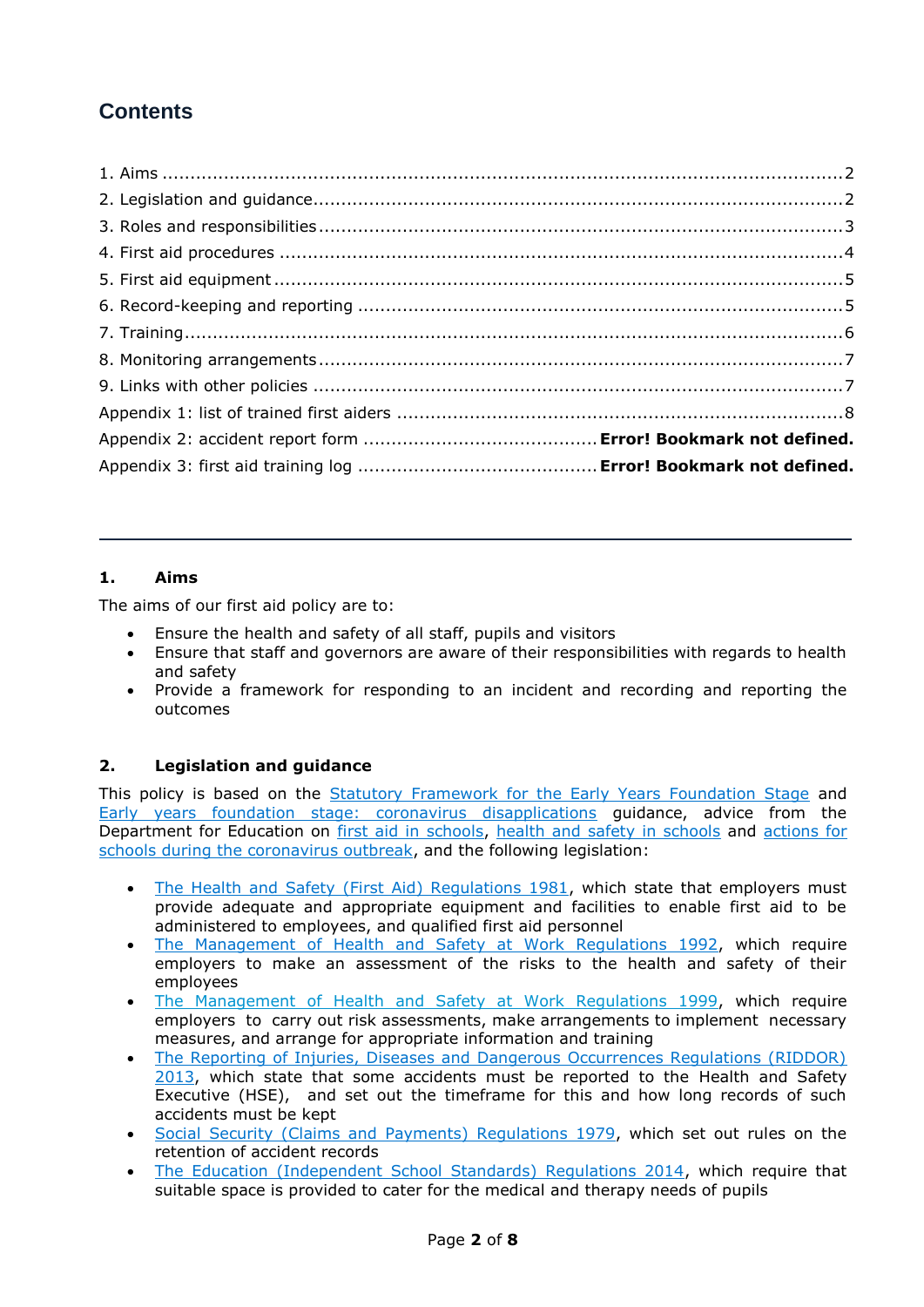## **3. Roles and responsibilities**

At least 1 person who has a current paediatric first aid (PFA) certificate must be on the premises at all times. **During coronavirus:** We will use our 'best endeavours' to ensure 1 person with a full PFA certificate is on site when children aged 2 to 5 are present. If after taking all possible steps in your power we're still unable to secure a staff member with a full PFA certificate, we will carry out a written risk assessment and ensure someone with a current first aid at work or emergency PFA certification is on site at all times when these children are.

We will ensure there are a sufficient number of suitably trained first aiders to care for employees in case they are injured at work.

## **3.1 Appointed person(s) and first aiders**

The has a number of appointed First Aiders. The main First Aider is Tamara Allen. All First Aiders are responsible for:

- Taking charge when someone is injured or becomes ill
- Ensuring there is an adequate supply of medical materials in first aid kits, and replenishing the contents of these kits
- Ensuring that an ambulance or other professional medical help is summoned when appropriate

First aiders are trained and qualified to carry out the role (see section 7) and are responsible for:

- Acting as first responders to any incidents; they will assess the situation where there is an injured or ill person, and provide immediate and appropriate treatment
- Sending pupils home to recover, where necessary
- Filling in an accident report on the same day, or as soon as is reasonably practicable, after an incident (see the template in appendix 2)
- Keeping their contact details up to date

Our school's appointed first aiders are listed in appendix 1. Their names will also be displayed prominently around the school.

#### **3.2 The Trustee board**

The Trustee board has ultimate responsibility for health and safety matters in the school, but delegates operational matters and day-to-day tasks to the headteacher and staff members.

#### **3.3 The Headteacher**

The headteacher is responsible for the implementation of this policy, including:

- Ensuring that an appropriate number of trained first aid personnel are present in the school at all times
- Ensuring all staff are aware of first aid procedures
- Ensuring appropriate risk assessments are completed and appropriate measures are put in place by the responsible person
- Undertaking, or ensuring that managers undertake, risk assessments, as appropriate, and that appropriate measures are put in place
- Ensuring that adequate space is available for catering to the medical needs of pupils

#### **3.4 The HR Manager**

- Ensuring that first aiders have an appropriate qualification,
- Ensure staff are keep their training up to date and remain competent to perform their role

#### **3.3 The Main First Aider**

- Reporting specified incidents to the HSE when necessary (see section 6)
- Checking and stocking First Aid Kits at the start of the academic year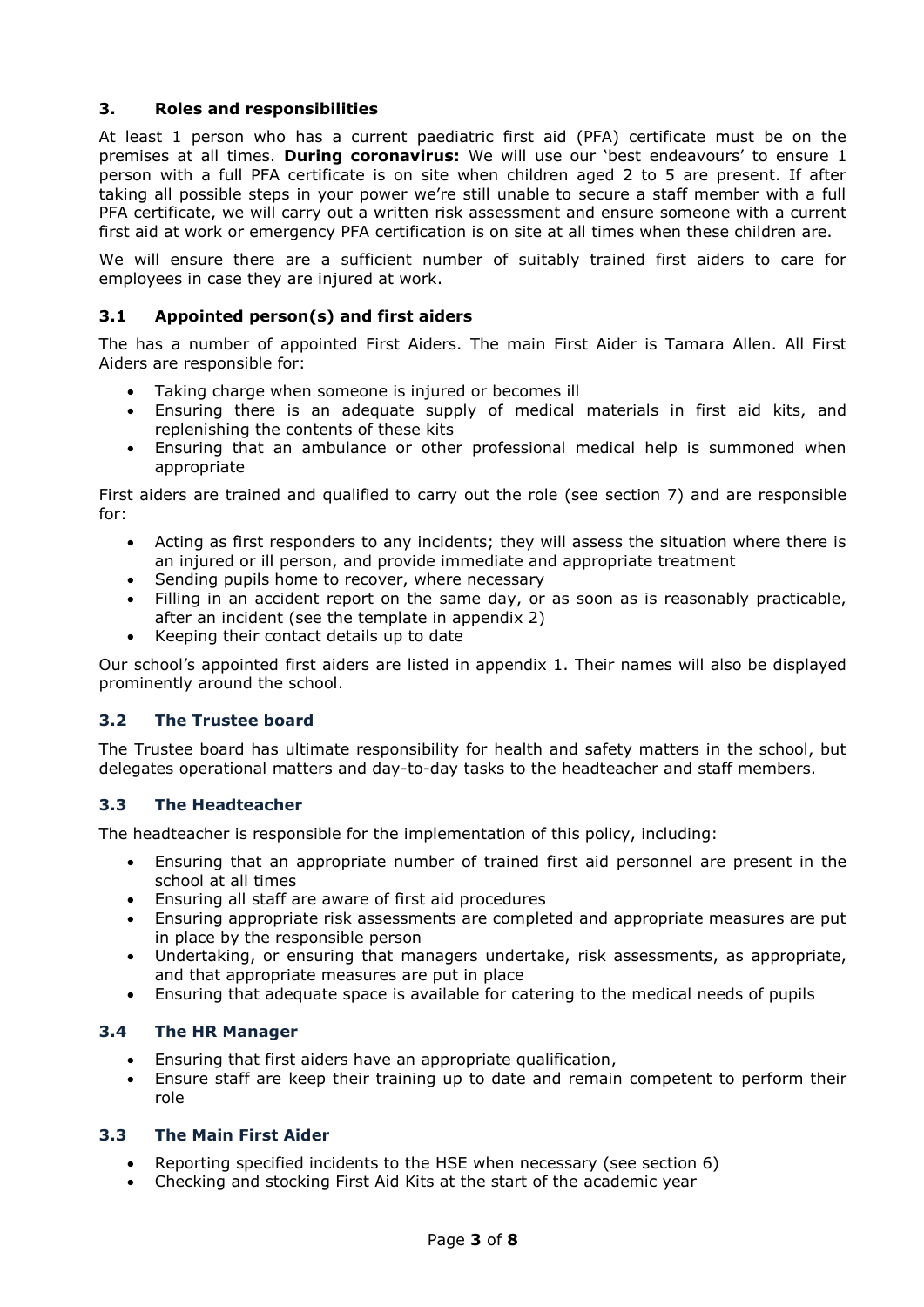## **3.5 Kindergarten, Class and Subject Teachers**

Kindergarten, Class and Subject Teachers are responsible for:

- Ensuring their First Aid kit is fully stocked and items are in date
- Replacing used items in the First Aid boxes
- Informing the Admin Team when they have used the last of an item from the medical supplies
- Ensuring they return the fully used Accident, Incidents & Illnesses reporting form. These will follow the Class until it is fully completed and all pages are used.

#### **3.6 Staff**

School staff are responsible for:

- Ensuring they follow first aid procedures
- Ensuring they know who the first aiders in school are
- Completing the Accident, Incidents & Illnesses reporting form for all incidents they attend to
- Informing the headteacher or their manager of any specific health conditions or first aid needs
- Replacing used items in the First Aid boxes
- Informing the Admin Team when they have used the last of an item from the medical supplies

#### **4. First aid procedures**

#### **4.1 In-school procedures**

In the event of an accident resulting in injury:

- The closest member of staff present will assess the seriousness of the injury and seek the assistance of a qualified first aider, if appropriate, who will provide the required first aid treatment
- The first aider, if called, will assess the injury and decide if further assistance is needed from a colleague or the emergency services. They will remain on scene until help arrives
- The first aider will also decide whether the injured person should be moved or placed in a recovery position
- If the first aider judges that a pupil is too unwell to remain in school, parents will be contacted and asked to collect their child. Upon their arrival, the first aider will recommend next steps to the parents. Advice should be sought from NHS 111 if staff is at all unsure.
- If emergency services are called, the main first aider or Class Teacher will contact parents immediately. I
- The first aider will complete an accident report form on the same day or as soon as is reasonably practical after an incident resulting in an injury
- In the event a child has had a bump or injury to the head, it is vital that a Head Bump Letter is given to the parents/carer.

There will be at least 1 person who has a current paediatric first aid (PFA) certificate on the premises at all times.

**During coronavirus**: first aiders will follow Health and Safety Executive (HSE) guidance for [first aid during coronavirus.](https://www.hse.gov.uk/coronavirus/first-aid-and-medicals/first-aid-certificate-coronavirus.htm) They will try to assist at a safe distance from the casualty as much as possible and minimise the time they share a breathing zone. Treating any casualty properly will be the first concern. Where it is necessary for first aid provision to be administered in close proximity, those administering it will pay particular attention to sanitation measures immediately afterwards including washing their hands.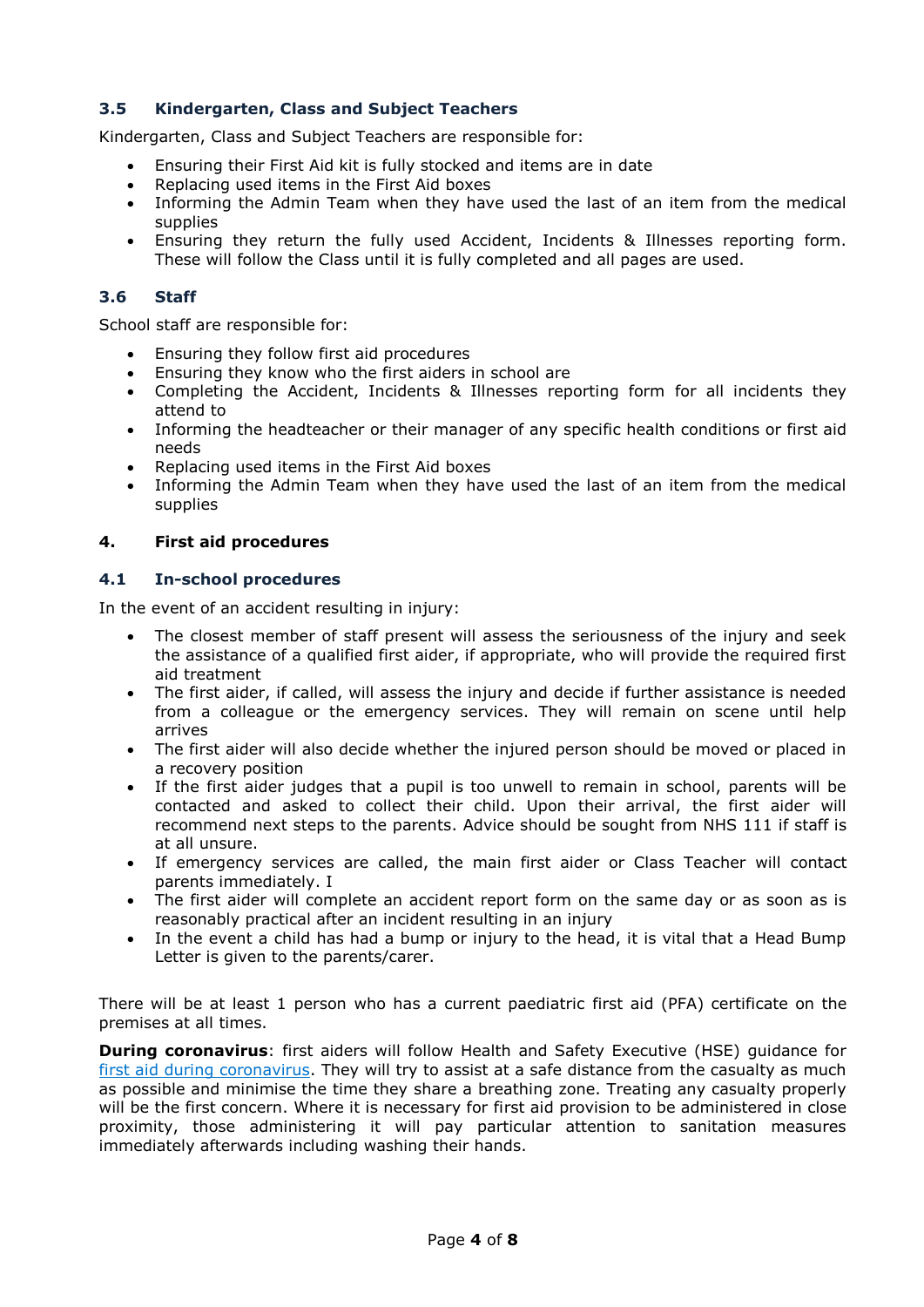## **4.2 Off-site proced**u**res**

When taking pupils off the school premises, staff will ensure they always have the following:

- A school mobile phone
- A portable first aid kit
- Information about the specific medical needs of pupils
- Parents' contact details

Risk assessments will be completed by the Visits Leader prior to any educational visit that necessitates taking pupils off school premises.

For all Kindergarten visits, there will always be at least 1 first aider with a current paediatric first aid (PFA) certificate on school trips and visits, as required by the statutory framework for the Early Years Foundation Stage.

**During coronavirus**: we will take account of any government advice in relation to educational visits during the coronavirus pandemic.

#### **5. First aid equipment**

A typical first aid kit in our school will include the following:

- A leaflet with general first aid advice
- Regular and large bandages
- Eye pad bandages
- Triangular bandages
- Adhesive tape
- Safety pins
- Disposable gloves
- Antiseptic wipes
- Plasters of assorted sizes
- Scissors
- Cold compresses
- Burns dressings

No medication is kept in first aid kits.

First aid kits are stored in:

- The medical room
- All Classrooms and kindergartens
- The woodwork shed
- The school kitchen
- There are First Aid kits for Games and Gardening lessons

#### **6. Record-keeping and reporting**

#### **6.1 First aid and accident record book**

- An accident form will be completed by the first aider on the same day or as soon as possible after an incident resulting in an injury
- As much detail as possible should be supplied when reporting an accident
- A copy of the accident report form will also be kept and the original given to the parents
- Records held in the first aid and accident book will be retained by the school for a minimum of 3 years, in accordance with regulation 25 of the Social Security (Claims and Payments) Regulations 1979, and then securely disposed of

#### **6.2 Reporting to the HSE**

The Main First Aider will keep a record of any accident which results in a reportable injury, disease, or dangerous occurrence as defined in the RIDDOR 2013 legislation (regulations 4, 5, 6 and 7).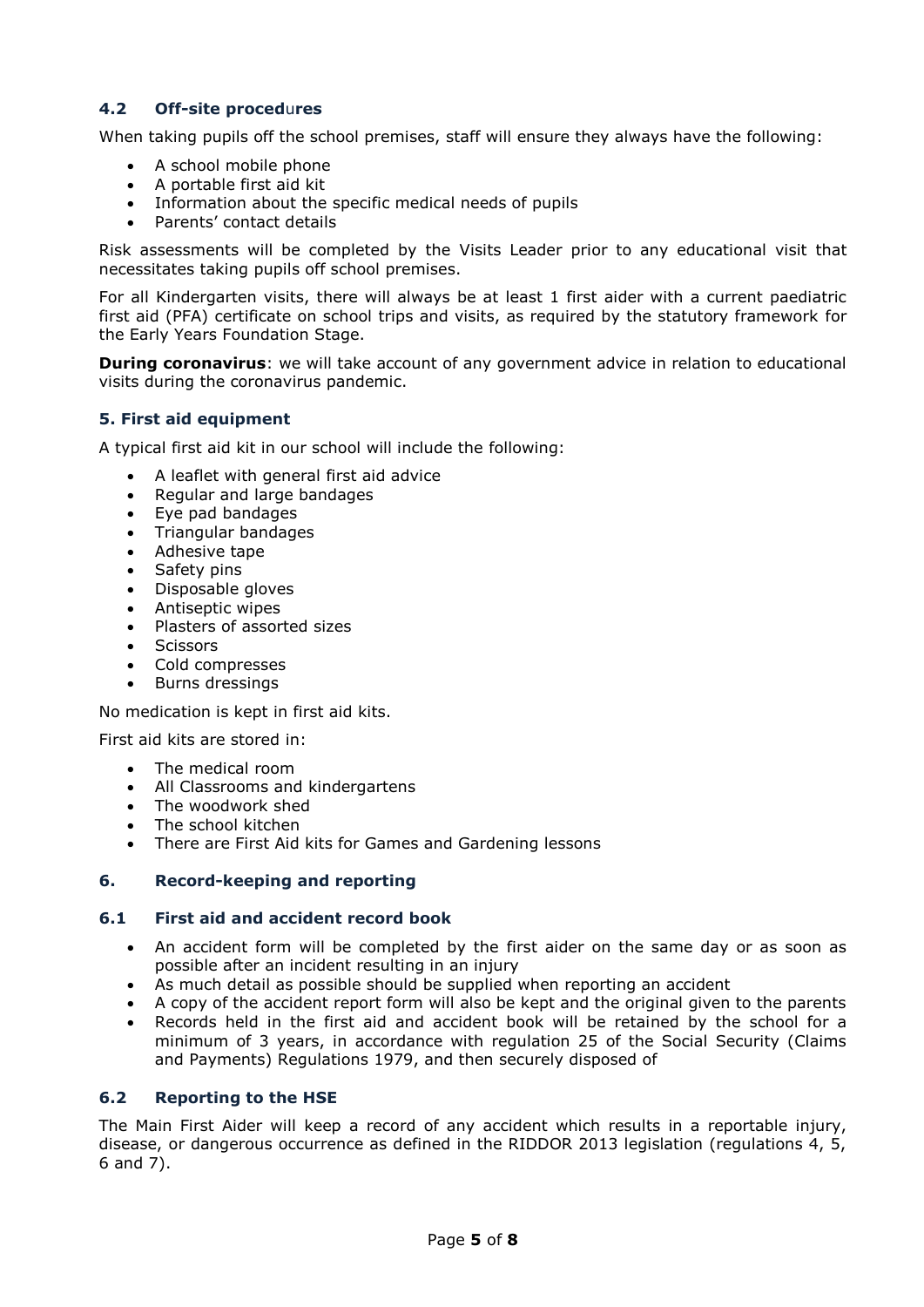The Main First Aider will report these to the Health and Safety Executive as soon as is reasonably practicable and in any event within 10 days of the incident.

Reportable injuries, diseases or dangerous occurrences include:

- Death
- Specified injuries, which are:
	- o Fractures, other than to fingers, thumbs and toes
	- o Amputations
	- $\circ$  Any injury likely to lead to permanent loss of sight or reduction in sight
	- $\circ$  Any crush injury to the head or torso causing damage to the brain or internal organs
	- o Serious burns (including scalding)
	- o Any scalding requiring hospital treatment
	- o Any loss of consciousness caused by head injury or asphyxia
	- $\circ$  Any other injury arising from working in an enclosed space which leads to hypothermia or heat-induced illness, or requires resuscitation or admittance to hospital for more than 24 hours
	- $\circ$  Injuries where an employee is away from work or unable to perform their normal work duties for more than 7 consecutive days (not including the day of the incident)
	- o Where an accident leads to someone being taken to hospital
- Near-miss events that do not result in an injury, but could have done. Examples of near-miss events relevant to schools include, but are not limited to:
	- o The collapse or failure of load-bearing parts of lifts and lifting equipment
	- $\circ$  The accidental release of a biological agent likely to cause severe human illness
	- $\circ$  The accidental release or escape of any substance that may cause a serious injury or damage to health
	- $\circ$  An electrical short circuit or overload causing a fire or explosion

Information on how to make a RIDDOR report is available here:

[How to make a RIDDOR report, HSE](http://www.hse.gov.uk/riddor/report.htm)

http://www.hse.gov.uk/riddor/report.htm

#### **6.3 Notifying parents**

The main first aider or Class Teacher will inform parents of any accident or injury sustained by a pupil, and any first aid treatment given, on the same day, or as soon as reasonably practicable.

#### **6.4 Reporting to Ofsted and child protection agencies**

The Headteacher will notify Ofsted of any serious accident, illness or injury to, or death of, a pupil while in the school's care. This will happen as soon as is reasonably practicable, and no later than 14 days after the incident.

The Headteacher will also notify the local child protection agencies of any serious accident or injury to, or the death of, a pupil while in the school's care.

#### **7. Training**

All school staff are able to undertake first aid training if they would like to.

All first aiders must have completed a training course, and must hold a valid certificate of competence to show this. The school will keep a register of all trained first aiders, what training they have received and when this is valid until (see appendix 3).

Staff are encouraged to renew their first aid training when it is no longer valid.

At all times, at least 1 staff member will have a current paediatric first aid (PFA) certificate which meets the requirements set out in the Early Years Foundation Stage statutory framework and is updated at least every 3 years.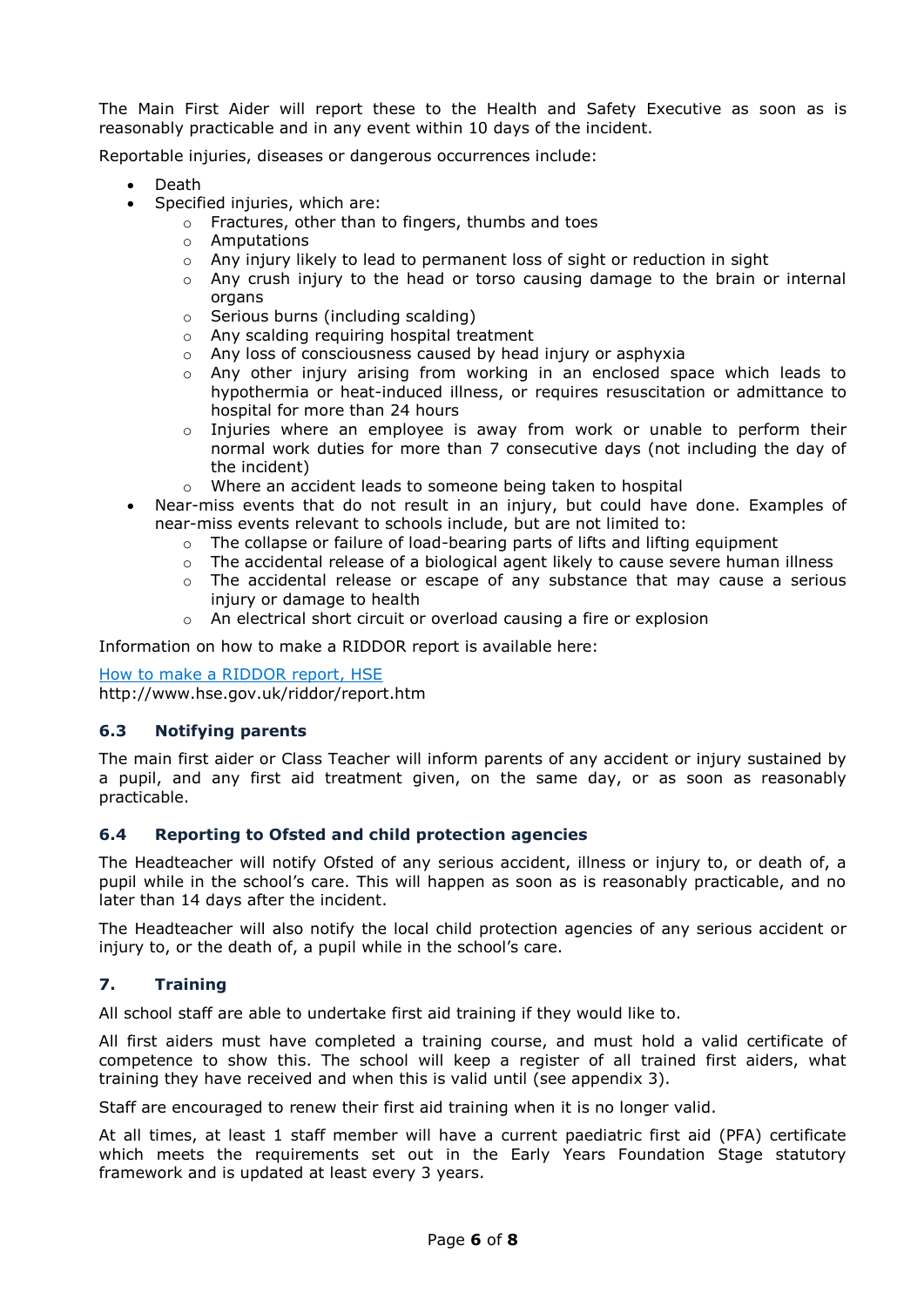## **8. Links with other policies**

This first aid policy is linked to the

Health and safety policy

Risk assessment policy

Policy on supporting pupils with medical conditions